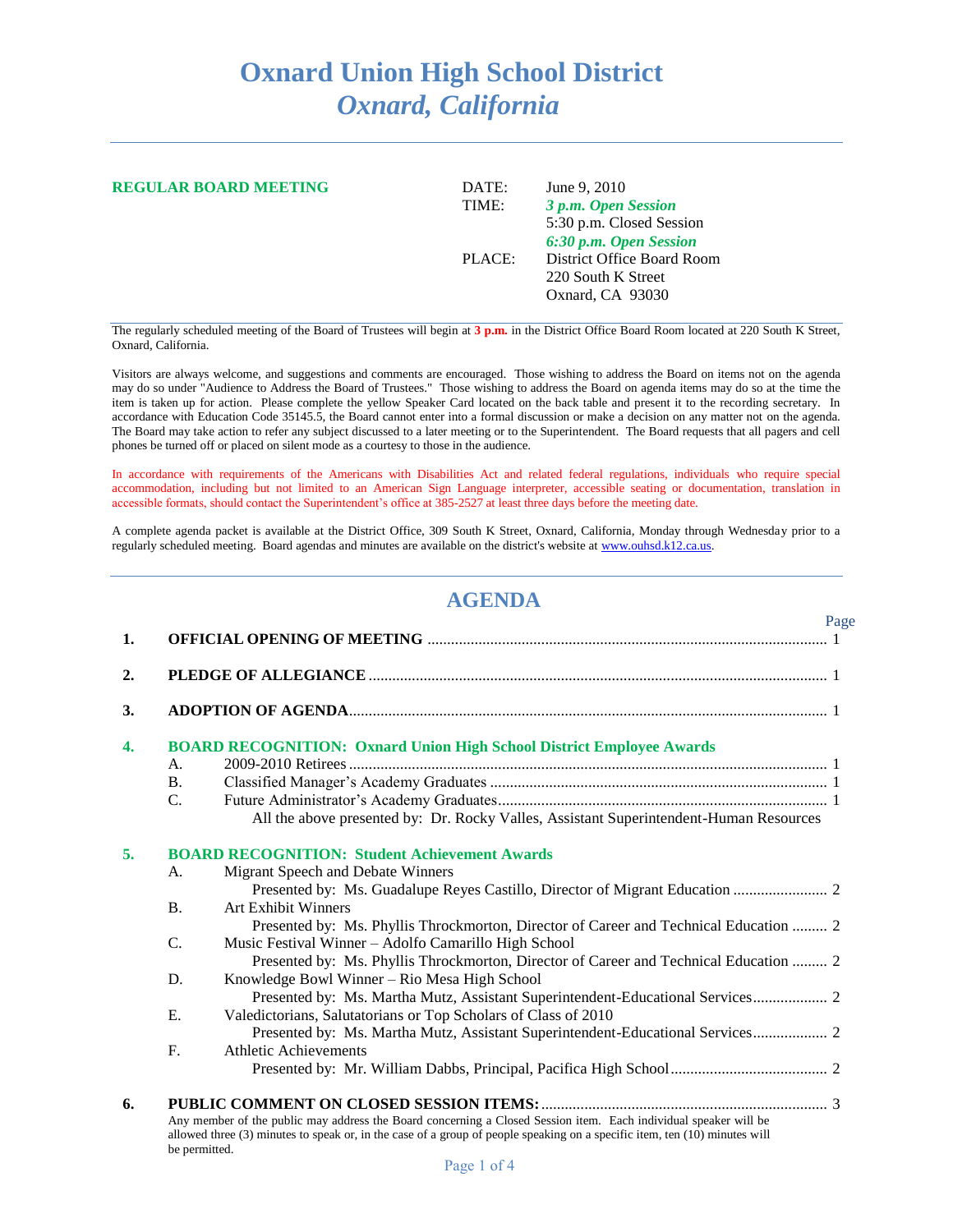Board Meeting Agenda June 9, 2010

|     |               |                                                                                                                                                                                                                                                                                                                                                                                                                                                                                                                                                                         | Page |
|-----|---------------|-------------------------------------------------------------------------------------------------------------------------------------------------------------------------------------------------------------------------------------------------------------------------------------------------------------------------------------------------------------------------------------------------------------------------------------------------------------------------------------------------------------------------------------------------------------------------|------|
| 7.  |               |                                                                                                                                                                                                                                                                                                                                                                                                                                                                                                                                                                         |      |
|     | listed below. | During this time, the Board will adjourn to Closed Session to discuss confidential material relating to the items                                                                                                                                                                                                                                                                                                                                                                                                                                                       |      |
|     |               | Student Personnel [Education Code §35146, 48912, 48919]                                                                                                                                                                                                                                                                                                                                                                                                                                                                                                                 |      |
| 8.  |               | (Approximate time $-6:30$ p.m.)                                                                                                                                                                                                                                                                                                                                                                                                                                                                                                                                         |      |
| 9.  |               | <b>PUBLIC HEARING:</b>                                                                                                                                                                                                                                                                                                                                                                                                                                                                                                                                                  |      |
|     | A.            | Proposed Budget of Oxnard Union High School District of Ventura County for the                                                                                                                                                                                                                                                                                                                                                                                                                                                                                          |      |
|     | Β.            | Public Hearing for Board to Review and Consider Adoption of a Report Entitled "School<br>Facilities Needs Analysis for Oxnard Union High School District," Prepared as of May,<br>2010 ("2010/SFNA"), to Consider and Respond to all Comments Received by the District                                                                                                                                                                                                                                                                                                  |      |
|     |               |                                                                                                                                                                                                                                                                                                                                                                                                                                                                                                                                                                         |      |
| 10. |               | Those persons wishing to address the Board may do so at this time by completing a yellow Speaker Card, located on<br>the back table, and presenting it to the recording secretary. Please address your comments to the Board President.<br>Individual presentations are limited to three (3) minutes each, or in the case of a group of people speaking on a<br>specific item, ten (10) minutes will be permitted. Please refer to the complete text of Oxnard Union High School<br>District Board Policy 910: Procedures for Communicating with the Board of Trustees. |      |
| 11. |               | <b>SUPERINTENDENT'S REPORTS:</b>                                                                                                                                                                                                                                                                                                                                                                                                                                                                                                                                        |      |
|     | A.            | Consideration of Revision of Board Policy 6146.1: General Graduation Requirements                                                                                                                                                                                                                                                                                                                                                                                                                                                                                       |      |
|     | <b>B.</b>     | Presented by: Ms. Martha Mutz, Assistant Superintendent-Educational Services 3<br>Board Presentation: Facility Master Plan Update and a Study of the Financial Plan<br>for Facilities Master Plan Projects<br>Presented by: Mr. Randy Winton, Assistant Superintendent-Business Services and                                                                                                                                                                                                                                                                            |      |
|     |               | Mr. Stephen McFarland, Director of Maintenance, Operations and                                                                                                                                                                                                                                                                                                                                                                                                                                                                                                          |      |
|     | C.            | Board Update: Camarillo Site, Proposed High Tech/Medical Academy                                                                                                                                                                                                                                                                                                                                                                                                                                                                                                        |      |
|     |               |                                                                                                                                                                                                                                                                                                                                                                                                                                                                                                                                                                         |      |
|     | D.            | Board Recognition: Bryant Jones, 2009-10 Student Representative to the Board                                                                                                                                                                                                                                                                                                                                                                                                                                                                                            |      |
|     |               | Presented by: Ms. Martha Mutz, Assistant Superintendent-Educational Services 4                                                                                                                                                                                                                                                                                                                                                                                                                                                                                          |      |
|     | Е.            | Board Introduction: 2010-11 Student Representative to the Board                                                                                                                                                                                                                                                                                                                                                                                                                                                                                                         |      |
|     |               | Presented by: Ms. Martha Mutz, Assistant Superintendent-Educational Services 4                                                                                                                                                                                                                                                                                                                                                                                                                                                                                          |      |
|     | F.            | Regular Report:<br>Presented by: Student Representative to the Board of Trustees, Bryant Jones  4                                                                                                                                                                                                                                                                                                                                                                                                                                                                       |      |
| 12. |               | <b>CONSENT CALENDAR:</b>                                                                                                                                                                                                                                                                                                                                                                                                                                                                                                                                                |      |
|     | A.            |                                                                                                                                                                                                                                                                                                                                                                                                                                                                                                                                                                         |      |
|     | <b>B.</b>     | Consideration of Approval of Student Expulsion by Voluntary Agreement of the School<br>Principal, the Student, and the Students' Parent/Guardian, as per Board Policy 5144,                                                                                                                                                                                                                                                                                                                                                                                             |      |
|     | C.            | Consideration of Approval of Student Expulsion by Recommendation of the                                                                                                                                                                                                                                                                                                                                                                                                                                                                                                 |      |
|     | D.            | Consideration of Approval of Non-Public School Placement for Student Case Numbers<br>Twenty-six through Thirty, 09-10, According to the Recommendation of the Student's                                                                                                                                                                                                                                                                                                                                                                                                 |      |
|     | Е.            |                                                                                                                                                                                                                                                                                                                                                                                                                                                                                                                                                                         |      |
|     | F.            | Consideration of Waiver of California High School Exit Exam (CAHSEE) Requirements                                                                                                                                                                                                                                                                                                                                                                                                                                                                                       |      |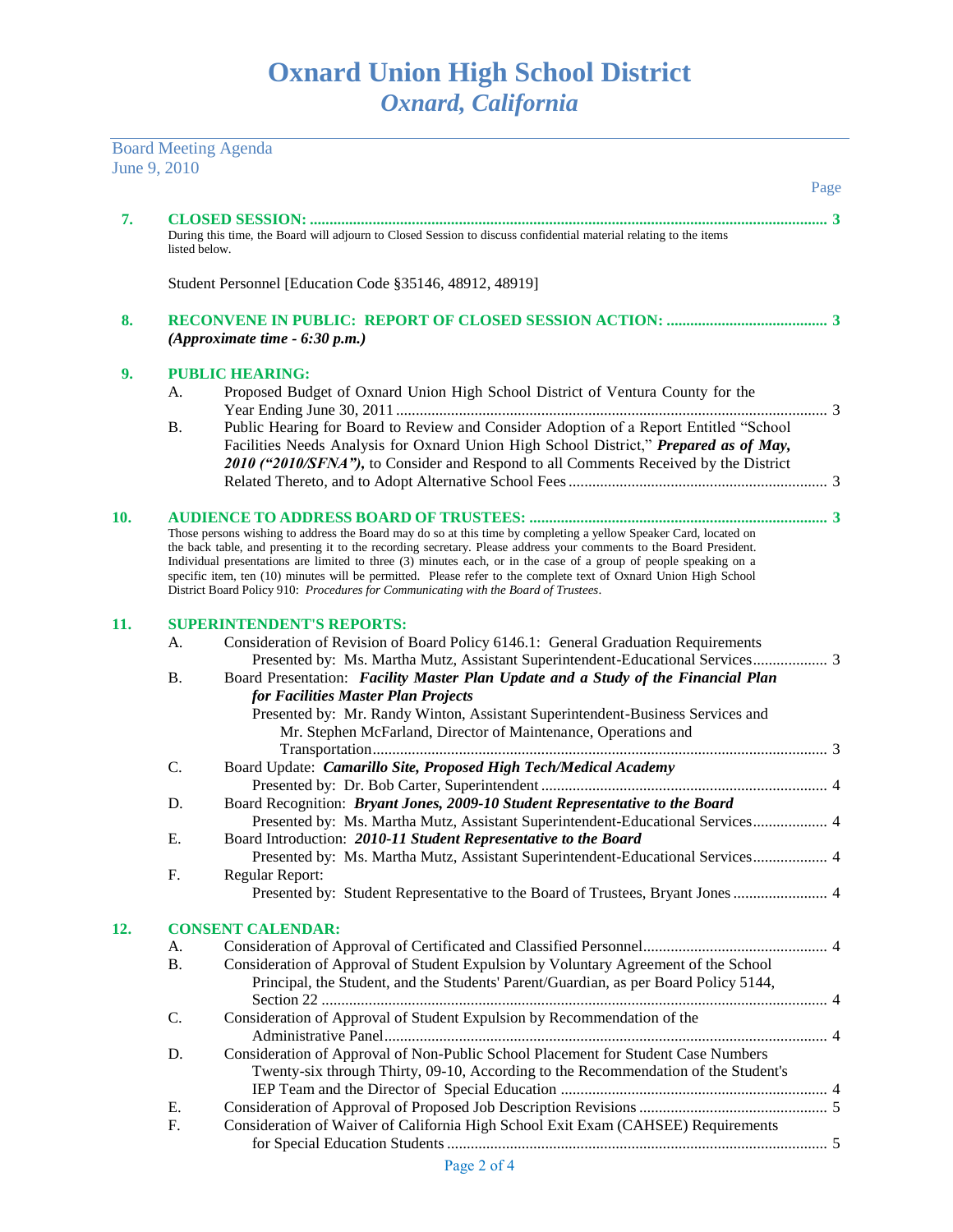## Board Meeting Agenda June 9, 2010

| G.  |                                                                                           |
|-----|-------------------------------------------------------------------------------------------|
| H.  |                                                                                           |
| I.  | Consideration of Approval of CSUCI Summer College Agreement                               |
| J.  | Consideration of Approval of Oxnard College Summer Migrant Academy Agreement  5           |
| K.  | Consideration of Revision of Board Policy 6159.1: Procedural Safeguards and               |
|     |                                                                                           |
| L.  | Consideration of Approval of Revision of Board Policy 6174: Services for English          |
|     |                                                                                           |
| M.  | Consideration of Approval of Revision of New Board Policy 6142.1: Sexual Health and       |
|     |                                                                                           |
| N.  | Consideration of Approval of Revision of New Board Policy 6146.3: Reciprocity of          |
|     |                                                                                           |
| O.  | Consideration of Approval Youth Services Officers (YSO) Contracts and Canine              |
|     |                                                                                           |
| Ρ.  | Consideration of Approval of CIF Designation of Representative to League, 2010-2011  6    |
| Q.  | Consideration of Approval of Revision of Board Policy 3513.3: Tobacco-Free Schools,       |
|     |                                                                                           |
| R.  | Consideration of Approval of Revision of Board Policy 3515: Campus Security, First        |
|     |                                                                                           |
| S.  | Consideration of Approval of Revision of Board Policy 3553: Free and Reduced Price        |
|     |                                                                                           |
| T.  | Consideration of Approval to Reject all Bids for the Contract for District Wide Trash     |
|     |                                                                                           |
| U.  |                                                                                           |
| V.  | Consideration of Adoption of Resolution No. 10-40, Authority for the Board of Trustees to |
|     | Improve Salaries and Benefits for Certain Categories of Employees After July 1, 2010  7   |
| W.  | Consideration of Approval to Award Electrical Contract to ________________ for Oxnard     |
|     | Adult Education Technology Infrastructure Addition Project (Place Holder - Bid            |
|     |                                                                                           |
| X.  | Consideration of Approval to Purchase Rosetta Stone Classroom CD-ROM Language-            |
|     |                                                                                           |
| Y.  | Consideration of Approval to Solicit Formal Bids for District-Wide Transportation         |
|     |                                                                                           |
| Z.  | Consideration of Approval of the Proposal from Earth Systems, Southern California for     |
|     | the Response to C.G.S. Engineering Geology and Seismology Review of the Proposed          |
|     |                                                                                           |
| AA. | Consideration of Approval of Renewal of Agreement with School Innovations &               |
|     |                                                                                           |
| BB. | Consideration of Approval of the Proposal from Kiwitt's General Building for the Swine    |
|     |                                                                                           |
| CC. | Consideration of Approval of the Proposal from Kiwitt's General Building for the Room     |
|     |                                                                                           |
| DD. | Consideration of Approval of Purchase Orders and Direct Pays, May 13 - June 9, 2010 9     |
| EE. |                                                                                           |
| FF. | Consideration of Approval to Dispose of Surplus Property, May 13 - May 12, 2010 9         |

| Consideration of Approval of Declaration of Need for Fully-Qualified Educators, 2010- |  |
|---------------------------------------------------------------------------------------|--|
|                                                                                       |  |